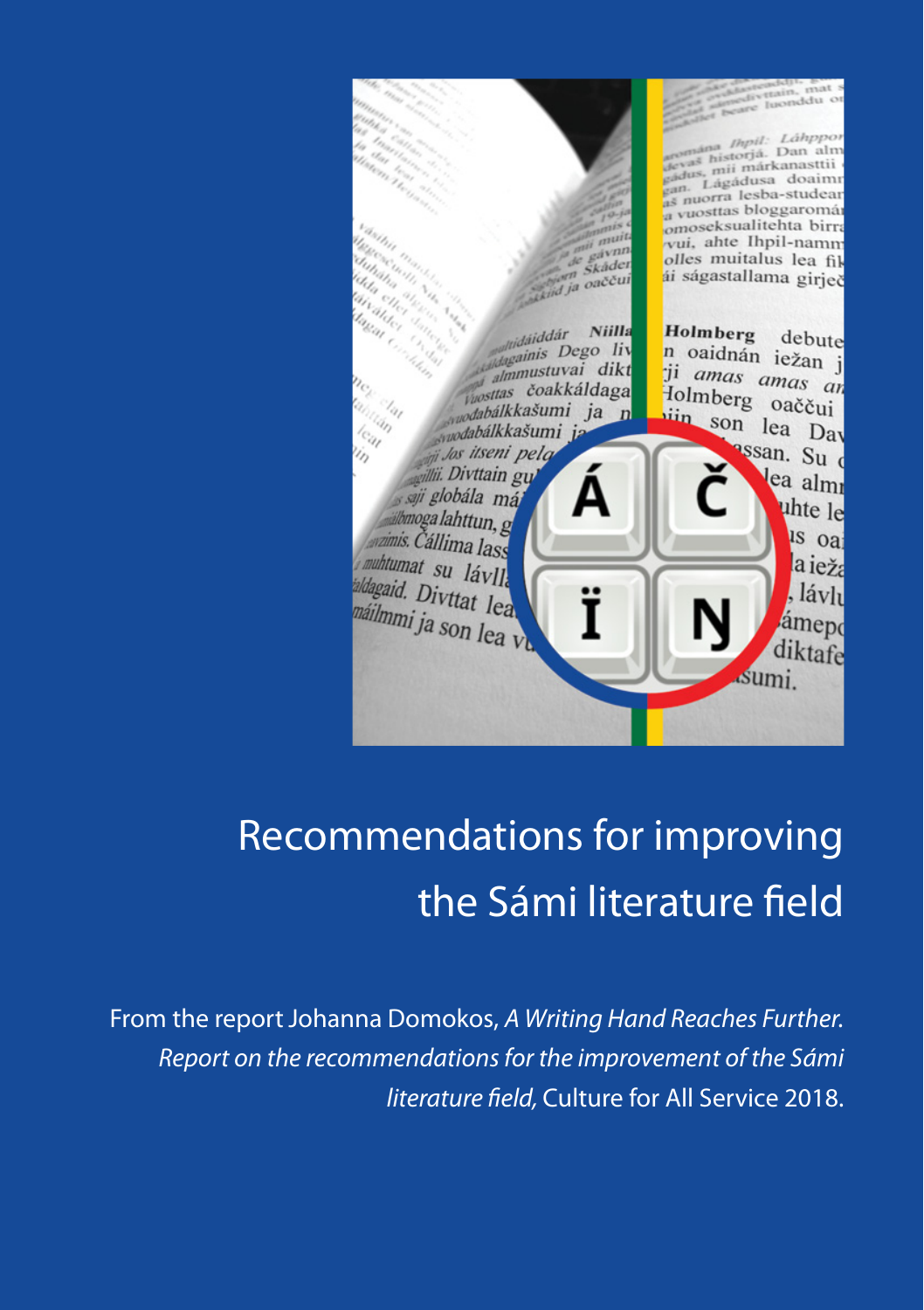## Institution building and institutional development are the basis for safeguarding and developing Sámi literature, which in turn supports the Sámi community and Sámi democracy. It is important to strengthen the work in Sámi cultural policy on national and Nordic levels, acknowledging the importance of literature for cultural vitality.

The following recommendations for the improvement on the Sámi literary field are based on the experiences, attitudes and descriptions obtained from the participants of the report, several literary assessments (by the Sámi Council, theSámi Parliament of Norway and the Sámi Parliament in Sweden) and on scholarly overviews of the Sámi literary production and library work. The aim of the recommendations is to have a tool to use when approaching Nordic and Sámi parliaments, educational bodies, Nordic and Sámi literary centres, funding bodies, cultural foundations, writers' and translators' associations, publishers, and other gatekeepers in the literary field.

The financial requirements for realising the recommendations in practice should be covered from an extra budget, and not from the existing budgets of Sámi institutions. Nordic governments should give sufficient priority to Sámi institutions when it comes to financial support and formal regulations.

#### RECOMMENDATIONS

- **1) Strengthening the role of Sámi literature on all levels of education,** e.g. including more Sámi literary texts in the curricula of majority and Sámi children in Nordic schools.
- **2) Offering more languagespecific working, publication and promotion grants for Sámi authors.**
- **3) Introducing new ways of improving the visibility of Sámi literature inside and outside the Sámi community**, such as, for example, declaring March 23rd (the birthday of Nils-Aslak Valkeapää, or any other symbolic day the Sámi literary actors prefer) the official national day of Sámi literature in all the Nordic countries.
- **4) Strengthening the relationship of the young people to Sámi literature as readers and writers.** Special attention should be paid to young Sámi people outside the Sámi regions. E.g. Nomad library busses, library events, tours of writers and translators, creative writing classes and different online initiatives.
- **5) Establishing a transnational Sámi literature exchange and export institution** (like Norla, FILI, Swedish Literature Exchange) to coordinate Sámi translations, international exchanges and promotion, invitations to festivals etc. This organization could also function as the information centre for Sámi literature that would support the distribution of the books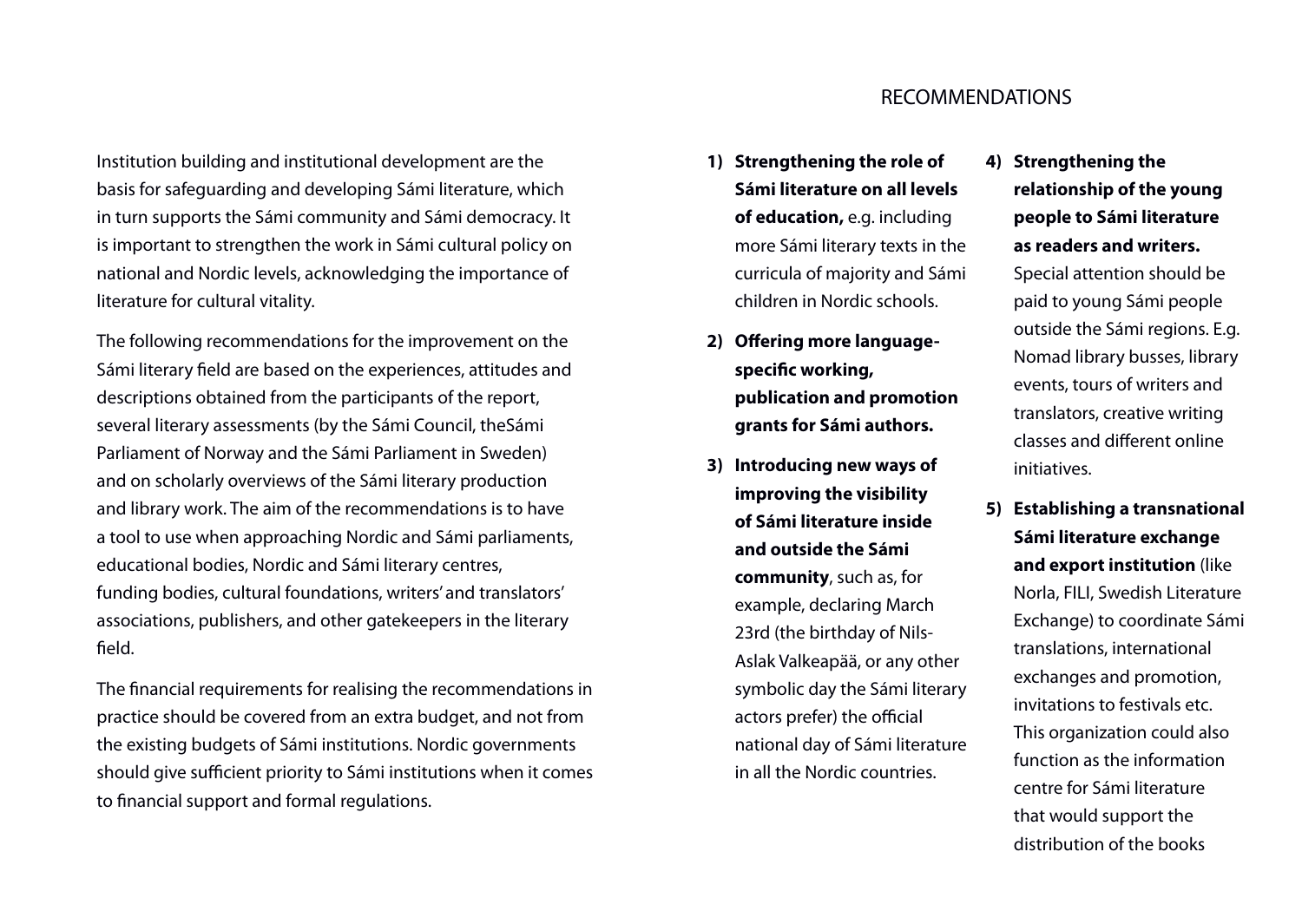and offer information of new works in the Nordic countries and internationally. As long as such an organization does not exist, it is important to assure the inclusion of Sámi literature in the existing national literary exchange organizations in Norway, Sweden and Finland.

### **6) Supporting Sámi literary centres in the Nordic region**

- a) Optimising and stabilising the work of Sámi literary Centres in Sweden and Norway.
- b) Establishing Sámi literary centre in Finland
- **7) Establishing regular literary events where Sámi authors and their Nordic readers can meet** (e.g., as part of book fairs, national literary festivals).
- **8) Organising an annual Sámi literary contest with different categories:** 
	- a) for a short work in one of the Sámi languages (in any genre)
	- b) for translations into one of the Sámi languages or translations from one of the Sámi languages
	- c) for young writers and/ or books focused for young audience
- **9) Strengthening of digital presence and the digital processing of Sámi languages and literature**, e.g. technical updates, apps, vlogs, e-books, websites of associations and individual authors, blogs.

**10)Supporting printed and open online literary magazines in all Sámi languages.**

- **11) Establishing an open access Sámi literary archive containing originals and translations.** This platform could include folklore material, modern literature as well as lyrics and include the original version, the text in present orthography, the historical translation (as they were often bilingually published) and contemporary translations (see for inspiration: http://www. balticsealibrary.info).
- **12) Strengthening the relations between Sámi and other indigenous authors around the world.**

### **13) Publishing of canonical literary anthologies for**

**poetry** (from yoik to rap), prose (from story telling to modern fiction) and drama (performative, dramatic texts) in various Sámi languages, and for Sámi literature written in or translated into the Nordic languages.

- **14) Establishing regular meetings for Sámi literary scholars and Sámi authors with their translators.**
- **15) Providing literary publications both to the local/Nordic promoters and to international promoters of Sámi literature** (e.g. literary journals, libraries, schools, literary centres in the Nordic and other countries, universities, translators). Supporting the work of the promoters.